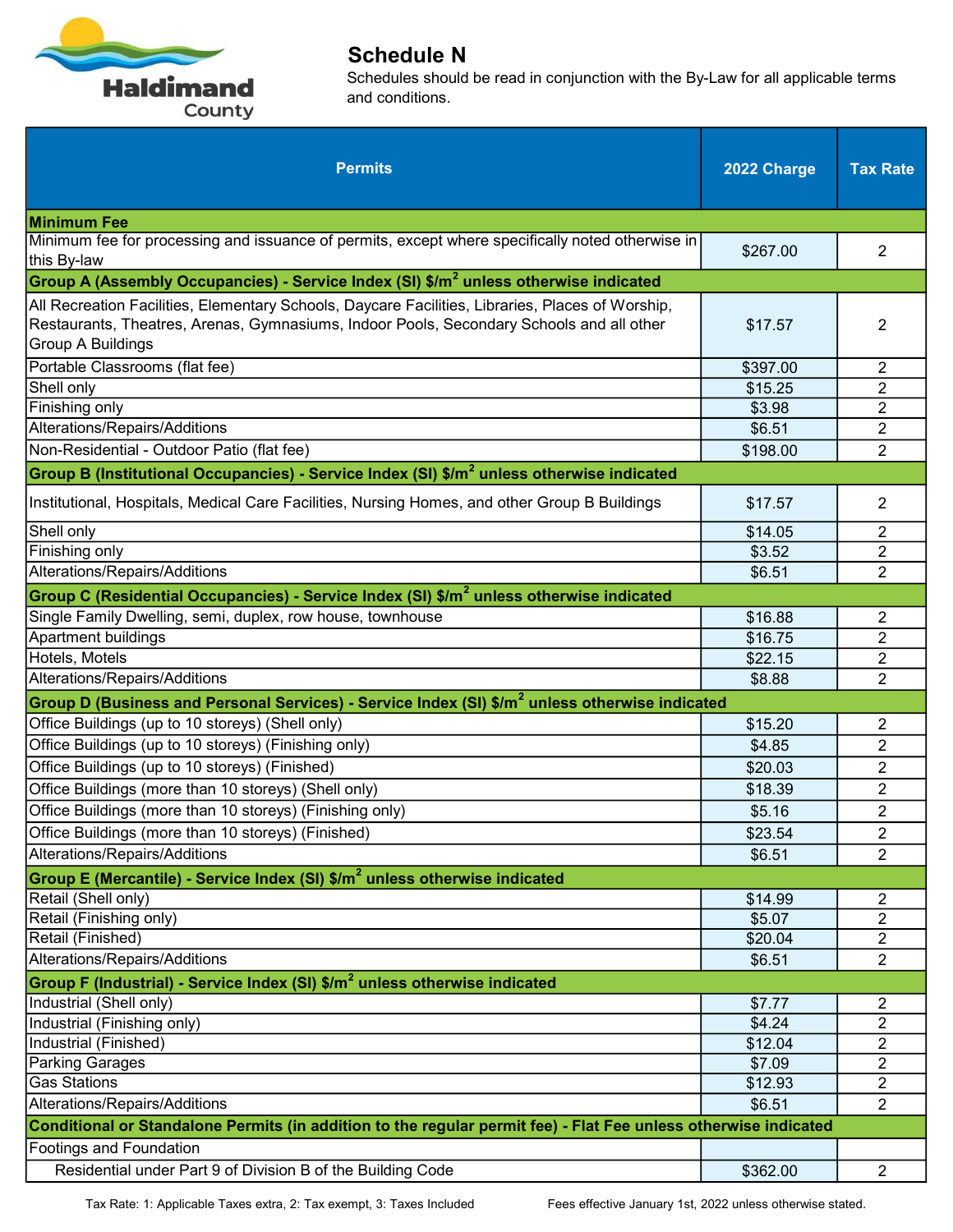

| <b>Permits</b>                                                                                                                                                     | 2022 Charge                                     | <b>Tax Rate</b> |
|--------------------------------------------------------------------------------------------------------------------------------------------------------------------|-------------------------------------------------|-----------------|
| Residential/Commercial/Industrial/Institutional under Part 3 of Division B of the Building Code<br>(up to 1,200 m <sup>2</sup> )                                   | \$1,029.00                                      | 2               |
| Residential/Commercial/Industrial/Institutional under Part 3 of Division B of the Building Code<br>(more than 1,200 m2)                                            | \$3,088.00                                      | 2               |
| New Water Service Existing Building (inspection only) - Flat Fee                                                                                                   |                                                 |                 |
| New water service (low density residential only)                                                                                                                   | \$110.00                                        | $\overline{c}$  |
| New sewer service (low density residential only)                                                                                                                   | \$110.00                                        | $\overline{2}$  |
| <b>Designated Structures - Flat Fee</b>                                                                                                                            |                                                 |                 |
| <b>Communication Tower</b>                                                                                                                                         | \$478.00                                        | 2               |
| Crane Runway                                                                                                                                                       | \$478.00                                        | $\overline{2}$  |
| Exterior Storage Tanks - Above and below ground (except for fire<br>fighting water reservoirs)                                                                     | \$478.00                                        | 2               |
| Pedestrian Bridge/Walkway                                                                                                                                          | \$478.00                                        | $\overline{c}$  |
| <b>Retaining Wall</b>                                                                                                                                              | \$478.00                                        | $\overline{2}$  |
| Silos                                                                                                                                                              | \$478.00                                        | $\overline{2}$  |
| <b>Outdoor Public Swimming Pool</b>                                                                                                                                | \$1,558.00                                      | $\overline{2}$  |
| Fire Protection Systems (stand alone - excludes relocation of components for existing system) - Service Index (SI) $$/m^2$<br>unless otherwise indicated           |                                                 |                 |
| Electromagnetic Locks/Electric Strikes                                                                                                                             | \$168.00 (each)<br>(maximum \$668)              | $\overline{2}$  |
| Fire Alarm System (flat fee)                                                                                                                                       | \$397.00                                        | 2               |
| Emergency Lighting/Exit Signs (flat fee)                                                                                                                           | \$397.00                                        | $\overline{2}$  |
| Sprinkler System                                                                                                                                                   | \$0.64                                          | $\overline{2}$  |
| Standpipe System (flat fee)                                                                                                                                        | \$397.00                                        | $\overline{2}$  |
| Combined Sprinkler and Standpipe System (flat fee)                                                                                                                 | \$502.00                                        | $\overline{2}$  |
| <b>Mechanical Systems (stand alone)</b>                                                                                                                            |                                                 |                 |
| Commercial Cooking Exhaust System (flat fee)                                                                                                                       | \$397.00                                        | $\overline{2}$  |
| <b>Demolition (complete or partial building - not issued under Demolition Control By-law)</b> - Service Index (SI) \$/m <sup>2</sup> unless<br>otherwise indicated |                                                 |                 |
| Residential - single/two family dwelling and townhouses                                                                                                            | \$1.08                                          | 2               |
| Accessory structures to a residential use (flat fee)                                                                                                               | \$84.00                                         | $\overline{2}$  |
| Non-residential and multi residential                                                                                                                              | \$2.92 (\$925)<br>minimum)                      | $\overline{c}$  |
| <b>Plumbing Devices (stand alone) - Flat Fee</b>                                                                                                                   |                                                 |                 |
| Residential                                                                                                                                                        | \$61.00 (flat fee)<br>+ \$10.03 per<br>fixture) | 2               |
| Non-Residential                                                                                                                                                    | \$80.00 (flat fee)<br>+ \$17.59 per<br>fixture) | 2               |
| <b>Backflow Preventer:</b>                                                                                                                                         |                                                 |                 |
| For first premise or zone device                                                                                                                                   | \$267.00                                        | $\overline{2}$  |
| For each additional premise or zone device                                                                                                                         | \$110.00                                        | 2               |
| <b>Backwater Valve</b>                                                                                                                                             | \$267.00                                        | $\overline{c}$  |
| Grease/Oil Interceptor                                                                                                                                             | \$267.00                                        | $\overline{2}$  |
| Renewable (Green) Energy Systems (Flat Fee)                                                                                                                        |                                                 |                 |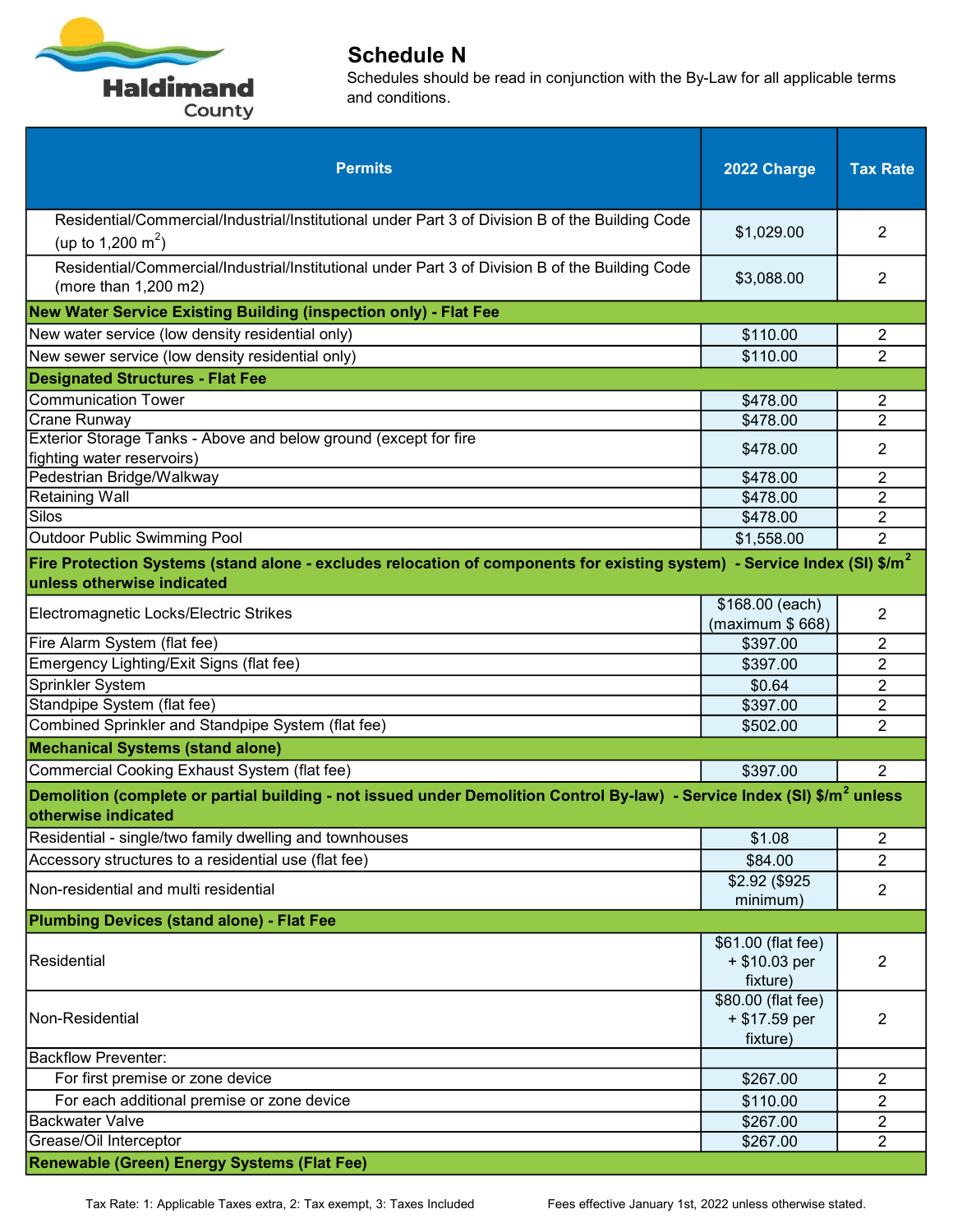

| <b>Permits</b>                                                                                                                                                  | 2022 Charge                                                                    | <b>Tax Rate</b> |
|-----------------------------------------------------------------------------------------------------------------------------------------------------------------|--------------------------------------------------------------------------------|-----------------|
| Geothermal System for a Single/Two Family Dwelling                                                                                                              | \$446.00                                                                       | 2               |
| Geothermal System for all other Buildings                                                                                                                       | \$597.00                                                                       | $\overline{2}$  |
| Solar Collector for a Single/Two Family Dwelling                                                                                                                | \$247.00                                                                       | $\overline{2}$  |
| Solar Collector for all other Buildings                                                                                                                         | \$446.00                                                                       | $\overline{2}$  |
| <b>Wind Turbine</b>                                                                                                                                             | \$446.00                                                                       | $\overline{2}$  |
| <b>Sewage Systems (Flat Fee)</b>                                                                                                                                |                                                                                |                 |
| To construct a sewage system pursuant to the provisions of the Act                                                                                              | \$679.00                                                                       | $\overline{2}$  |
| To construct a Class 5 sewage systems or to repair a sewage system pursuant to the provisions<br>of the Act                                                     | \$408.00                                                                       | 2               |
| Sewage System Maintenance Inspection Program                                                                                                                    | \$345.00                                                                       | $\overline{2}$  |
| Other Classifications (not previously listed) - Service Index (SI) $\frac{1}{2}$ unless otherwise indicated                                                     |                                                                                |                 |
| Accessory structures, garage, storage shed, new basement, cold cellar, unenclosed canopies, air<br>supported structures                                         | \$3.90                                                                         | $\overline{2}$  |
| Farm Buildings - New                                                                                                                                            | \$2.24                                                                         | $\overline{c}$  |
| Farm Buildings - Alterations/Repairs/Additions                                                                                                                  | \$1.64                                                                         | $\overline{2}$  |
| Greenhouses                                                                                                                                                     | \$1.78 (Maximum<br>\$5,851)                                                    | 2               |
| Tents (flat fee)                                                                                                                                                | \$84.00                                                                        | $\overline{2}$  |
| Tents on Municipal Property (approved as part of a Special Event)                                                                                               | \$0.00                                                                         |                 |
| <b>Temporary Structures:</b>                                                                                                                                    |                                                                                |                 |
| Sales Offices (flat fee)                                                                                                                                        | \$84.00                                                                        | $\overline{c}$  |
| <b>Construction Trailers (flat fee)</b>                                                                                                                         | \$84.00                                                                        | $\overline{2}$  |
| Stages (flat fee)                                                                                                                                               | \$84.00                                                                        | $\overline{2}$  |
| Other Structures (intended to be used for less than 6 months) (flat fee)                                                                                        | \$84.00                                                                        | $\overline{2}$  |
| Residential greenhouses, deck, balcony, open porch, exterior stair,<br>ramp, open carp (flat fee)                                                               | \$84.00                                                                        | 2               |
| Exterior barrier free access in existing single and two family dwellings                                                                                        | \$0.00                                                                         | $\overline{2}$  |
| Re-roofing without any structural changes (except for buildings containing less than 4 dwelling<br>units or townhouses)                                         | \$0.33                                                                         | $\overline{2}$  |
| <b>Administrative Fees (Flat Fee)</b>                                                                                                                           |                                                                                |                 |
| Additional Plan Review (Resubmission)<br>Where a non-compliant resubmission is submitted above and beyond the first resubmission                                | \$172.00<br>(\$84.00 for each<br>submission<br>beyond the third<br>submission) | 2               |
| <b>Alternative Solution:</b>                                                                                                                                    |                                                                                |                 |
| Application for an Alternative Solution under Section 2.1, of Division C, of the Building Code<br>(up to 4 hours review time)                                   | \$494.00                                                                       | 2               |
| For each additional hour, or part thereof, of review time                                                                                                       | \$172.00                                                                       | $\overline{2}$  |
| <b>Change of Use Permit</b>                                                                                                                                     |                                                                                |                 |
| Change of use Permit with no construction                                                                                                                       | \$267.00                                                                       | $\overline{2}$  |
| Occupancy Permit of an Unfinished Building (per unit)<br>Occupancy inspection prior to completion as per Subsection 1.3.3 of Division C of the Building<br>Code | \$172.00                                                                       | $\overline{2}$  |